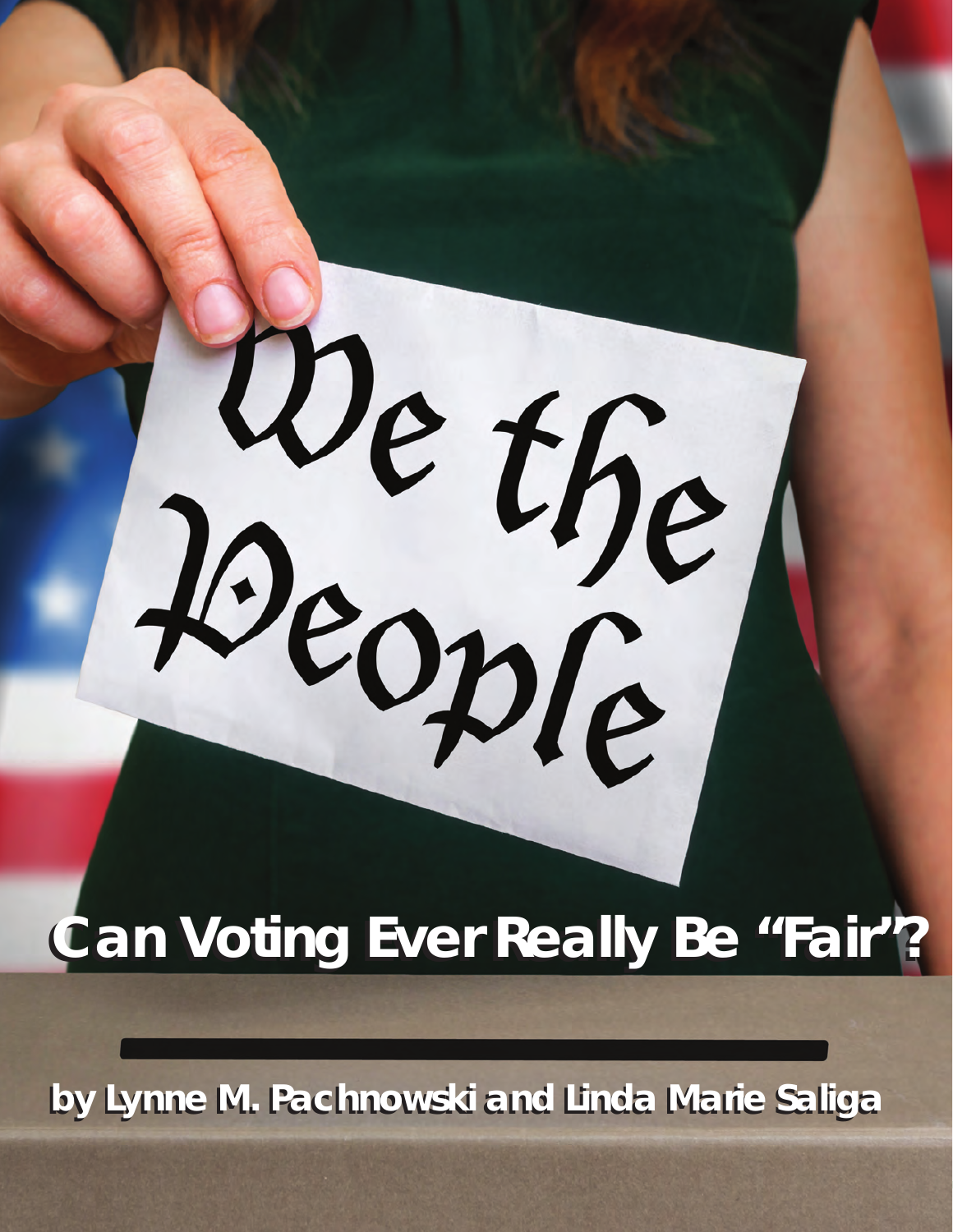hat is "fair" when voting? Our Math<br>Teachers' Circle explored voting as<br>a topic before the 2016 Presidential<br>Election. As facilitators, our mathem Teachers' Circle explored voting as a topic before the 2016 Presidential Election. As facilitators, our mathematical objectives were for the participants to apply and analyze several established methods for determining the "voice" of the majority. We wanted them to discover these methods through an inquiry-based experience, by engaging them early in a deep problem and waiting to assign definitions and terms until afterward.

To start, we formed small groups and asked participants to consider the following scenario: One hundred people are asked to rank their preference for the candidate for presidency. The five candidates listed in the table below were the five candidates on Ohio ballots in 2016. The results are as follows. Using all the data given, determine the winner.

| <b>TOTAL</b>    | 37           | 27      | 22      | 11      |         |
|-----------------|--------------|---------|---------|---------|---------|
| 1 <sup>st</sup> | Trump        | Clinton | Duncan  | Stein   | Johnson |
| 2 <sup>nd</sup> | <b>Stein</b> | Stein   | Clinton | Johnson | Clinton |
| 3 <sup>rd</sup> | Clinton      | Duncan  | Stein   | Duncan  | Duncan  |
| 4 <sup>th</sup> | Duncan       | Johnson | Trump   | Clinton | Stein   |
| 5 <sup>th</sup> | Johnson      | Trump   | Johnson | Trump   | Trump   |

*Table 1: The results of our election.*

(Yes, it's not realistic to believe that the 100 people created their list in one of only five ways. But for the sake of discussion, we'll use this data to explore.) Note that using **plurality** (the candidate with the most first place votes wins), Trump is the winner. However, some

participants objected that this was not the decision of the majority, and it doesn't use all the data.

We asked participants to use all the data provided to determine the winner of the election. Most began by assigning points to each candidate according to where they were ranked on the ballot. That is, one could give 5 points for the candidate in first place, 4 for second place, 3 for third, and so on. Then, the points are multiplied by the number of voters who voted at that level. So, in the first column, 37 voters ranked Trump first, so

**THESE ACTIVITIES SPARK A GREAT CONVERSATION AMONG PARTICIPANTS ABOUT WHAT IS CONSIDERED 'FAIR VOTING.'**   $cc$ 

**IN DOING SO, THEY JOIN AN ONGOING DISCUSSION THAT HAS GONE ON HUNDREDS OF YEARS.** "

Trump would get 185 points (37 x 5), then 27 points (27 x 1), etc. The candidate with the highest score wins. In this case, Stein wins. This method is known as the **Borda Count** method.

We then asked, "Is there another way to determine a winner?" Some groups argued that they could consider reassigning all votes to the top two vote-getters, Trump and Clinton, according to everyone's preference regarding these two candidates. In other words, in the first column, since 37 voters ranked Trump over Clinton, all those votes would go to Trump. In the second column, all 27 votes go to Clinton, etc. Using this method, Clinton wins. This method is known as the **Plurality with Runoff** method.

Further prodded, some groups eliminated the candidate with the fewest first-place votes from all the ballots and then recalculated the new plurality totals. For instance, in the table at left, Johnson received only 3 first-place votes. If we eliminate Johnson from the table, essentially conducting a run-off, looking at the first column, those 37 voters would vote the same. However, in the second column, we assume that Trump would now be ranked 4th, and so on. The new table would look as follows:

| <b>TOTAL</b>    | 37      | 27      | 22      |         |         |
|-----------------|---------|---------|---------|---------|---------|
| 1 <sup>st</sup> | Trump   | Clinton | Duncan  | Stein   | Clinton |
| 2 <sup>nd</sup> | Stein   | Stein   | Clinton | Duncan  | Duncan  |
| 3 <sup>rd</sup> | Clinton | Duncan  | Stein   | Clinton | Stein   |
| $4^{\text{th}}$ | Duncan  | Trump   | Trump   | Trump   | Trump   |

*Table 2: Eliminating the candidate with the fewest first-place votes.*

Continuing this process, we see that the person with the fewest first-place votes is now Stein, and so we create a new table eliminating her. We repeat that process two more times until we get a winner, in this case Duncan. This method of repeatedly eliminating the candidate with the least first-place votes is the **Hare Rule**.

At this point, we discussed and tried out several other voting methods to see how affected the results. For example, another method, similar to the Hare Rule,